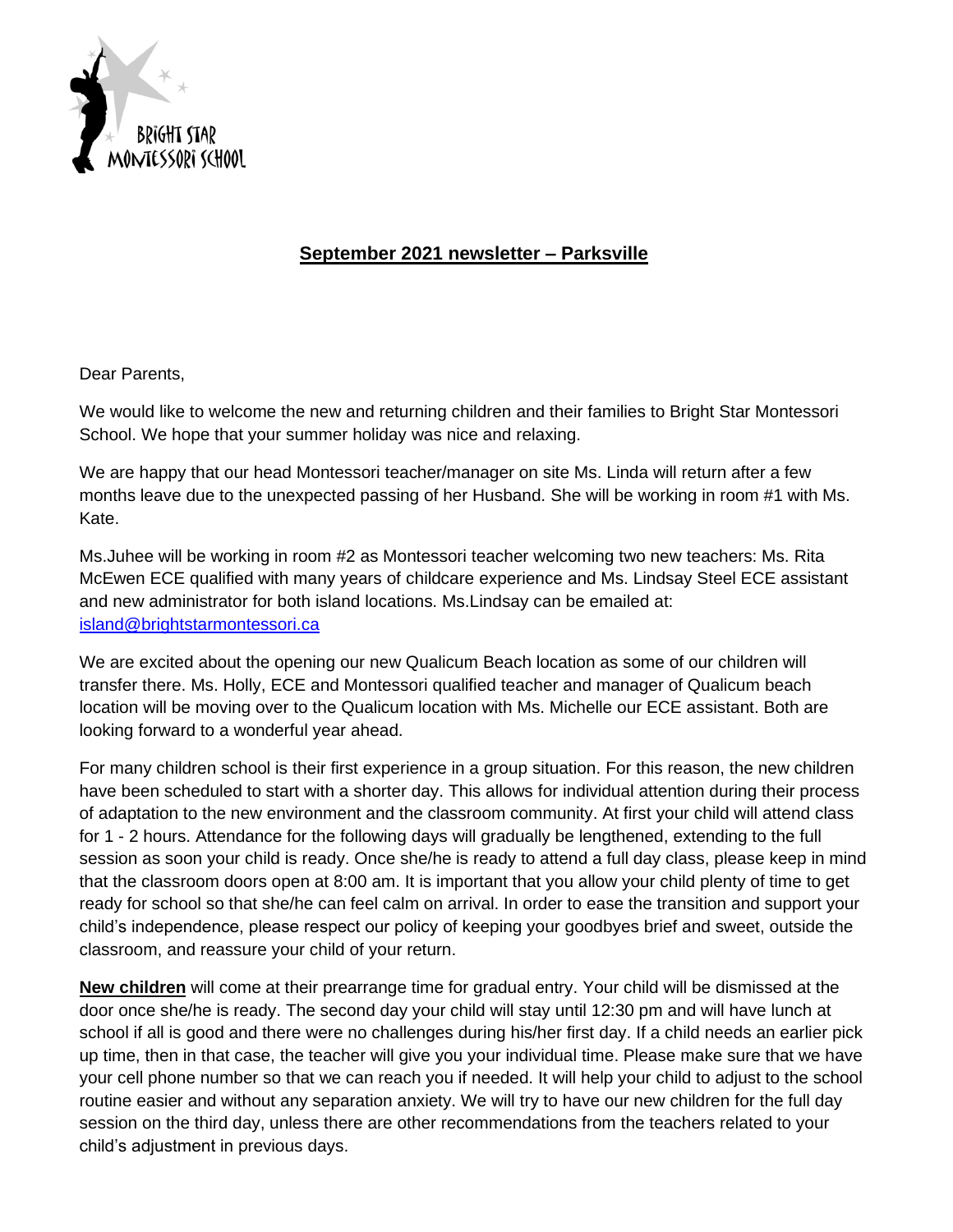**School clothing** Children should wear comfortable and appropriate clothing. In order to foster independence please make sure that the clothes and shoes are easy to manage by herself/himself. Please put your child's name on all items of clothing to avoid confusion.

Your child's bag, which remains in the classroom, should contain:

- ✓ Spare pair of pants
- ✓ Spare pair of socks
- ✓ Spare pair of underwear
- ✓ Long short sleeved shirt or t-shirt
- ✓ Hard soled shoes (clean pair of shoes/runners/crocs style)
- ✓ Two plastic grocery bags labeled with your child's name

**Nap time for FULL DAY and EXTENDED DAY CHILDREN** Your child will need one fitted sheet for 48"x 22" (120cm X 55cm) and one blanket. These items should be labeled with your child's name. Children will not need a pillow.

**Earthquake preparedness kit** Each child must bring to school a large see-through Ziploc plastic bag (freezer quality is best) with the following items inside:

- 1. Label with child's name, address and phone number as well as patents' work name, address and phone number.
- 2. List inside with 1 emergency contact 100 km outside Parksville
	- 3 emergency contacts in Parksville Nanaimo area
- 3. Small flashlight with batteries
- 4. Small "space'' survival blanket (available at Canadian Tire)
- 5. Snack pack (crackers, canned fruit with flip-off tops). No peanuts.
- 6. Family picture
- 7. Tiny comfort toy
- 8. Band-aids small & large

Please bring all the above items with you on the first day, and also your Emergency Consent Card.

**Snack & Lunch:** Lunch with the name on the container need to be sent to school with your child every day. Please make sure that you provide your child with healthy and nutrition lunch and 2 snacks. Please do not send to school sweet lunch –muffins, doughnuts, cakes, chips, candies, and chocolates. Our teachers will not allow your child to eat these items.

## **We are NUT FREE ENVIRONMENT**